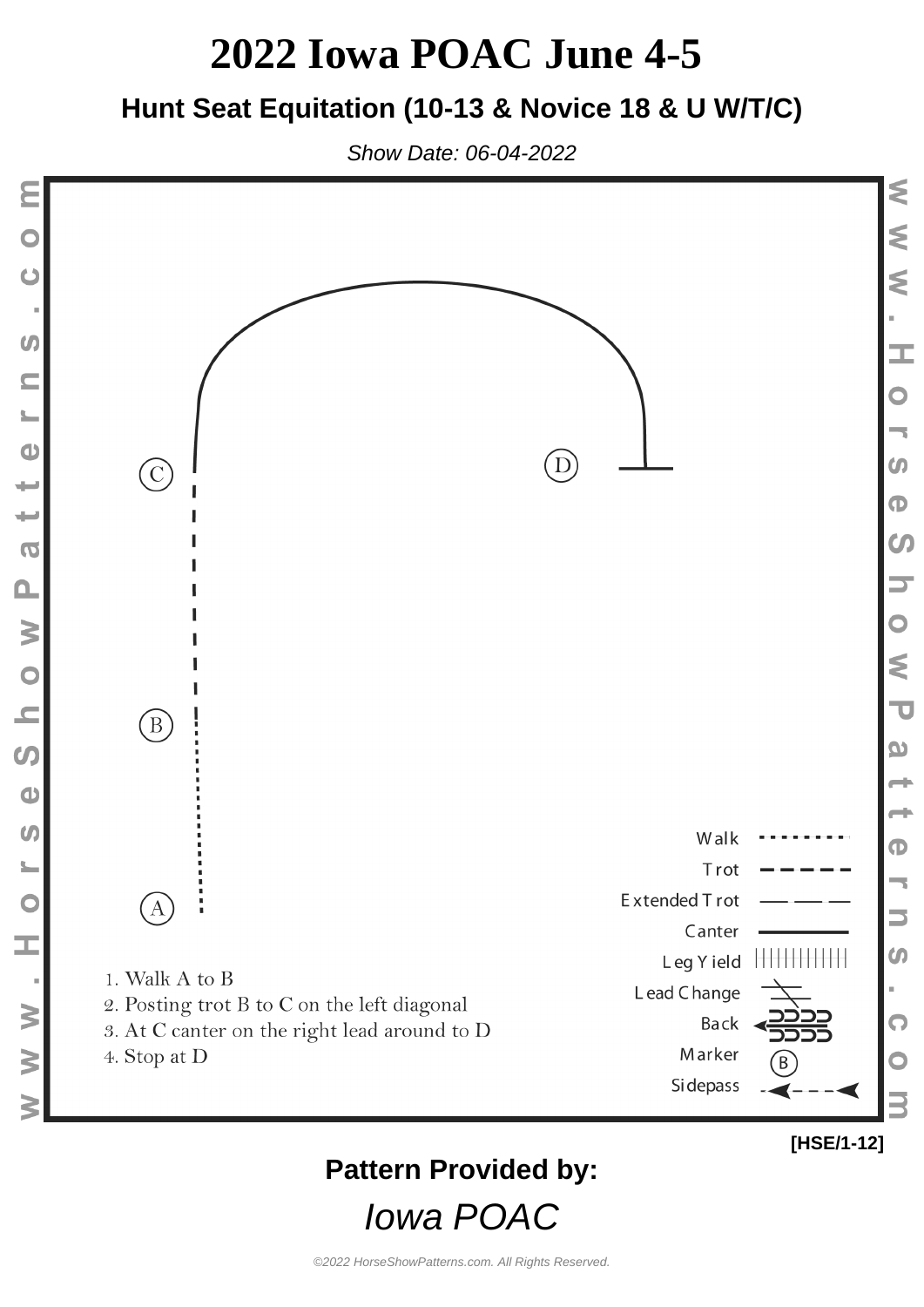### **Hunt Seat Equitation (19-O and 14-18)**

Show Date: 06-04-2022

Ò

**SV** 

 $\blacksquare$ 

 $\frac{1}{2}$ 

 $\bullet$ 

پ

₩

 $\overline{0}$ 

 $\mathbf{\Omega}$ 

N O

 $\equiv$ 

 $\boldsymbol{\omega}$ 

 $\bullet$ 

 $\omega$ 

 $\overline{\phantom{a}}$ 

 $\bullet$ 

I

 $\geq$ 

 $\geq$ 



## **Pattern Provided by:**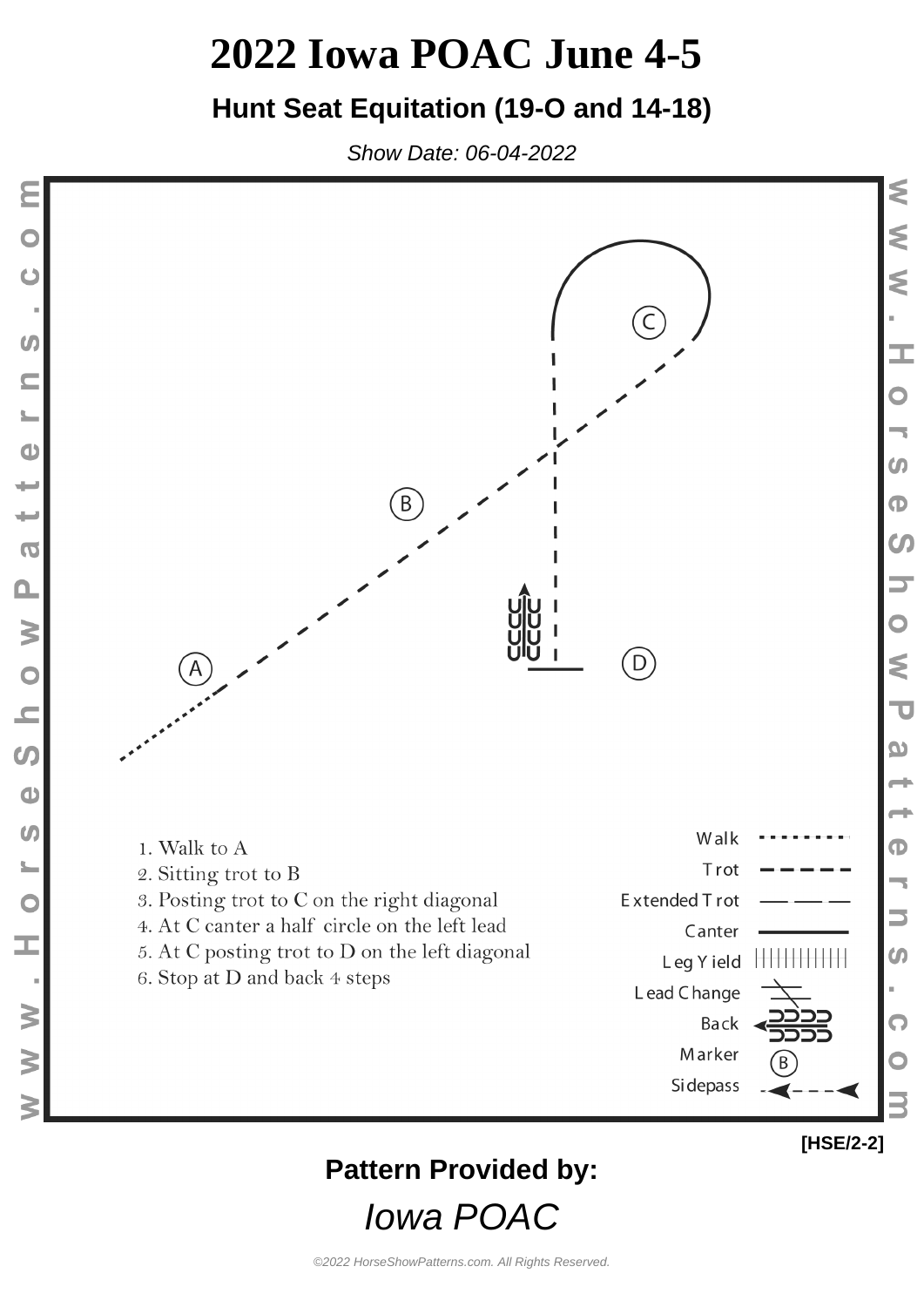#### **Hunt Seat Equitation (9-U, Novice 18-U & 19-O W/T)**

Show Date: 06-04-2022



### **Pattern Provided by:**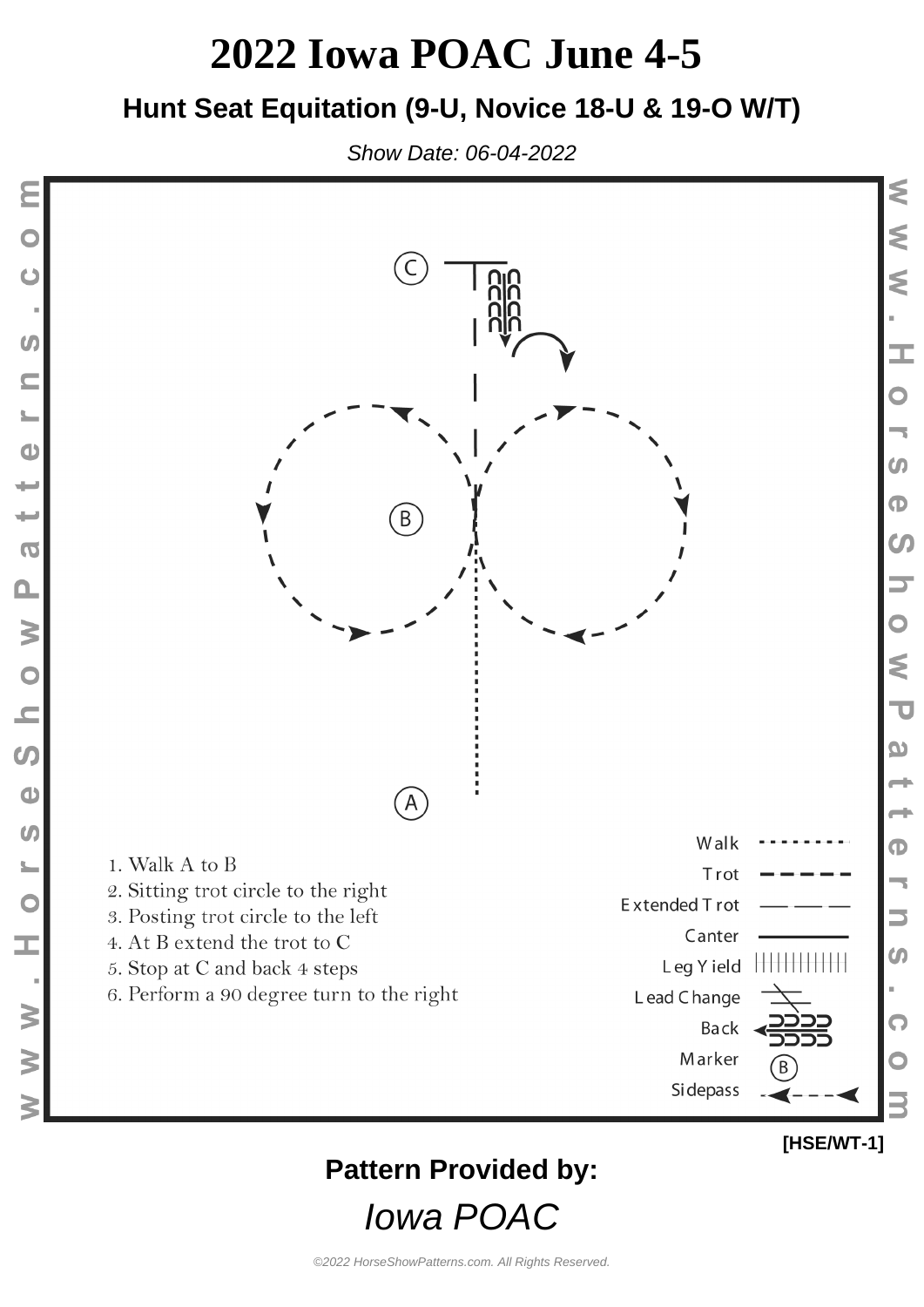### **Hunter Hack (All Ages)**

Show Date: 06-04-2022



## **Pattern Provided by:**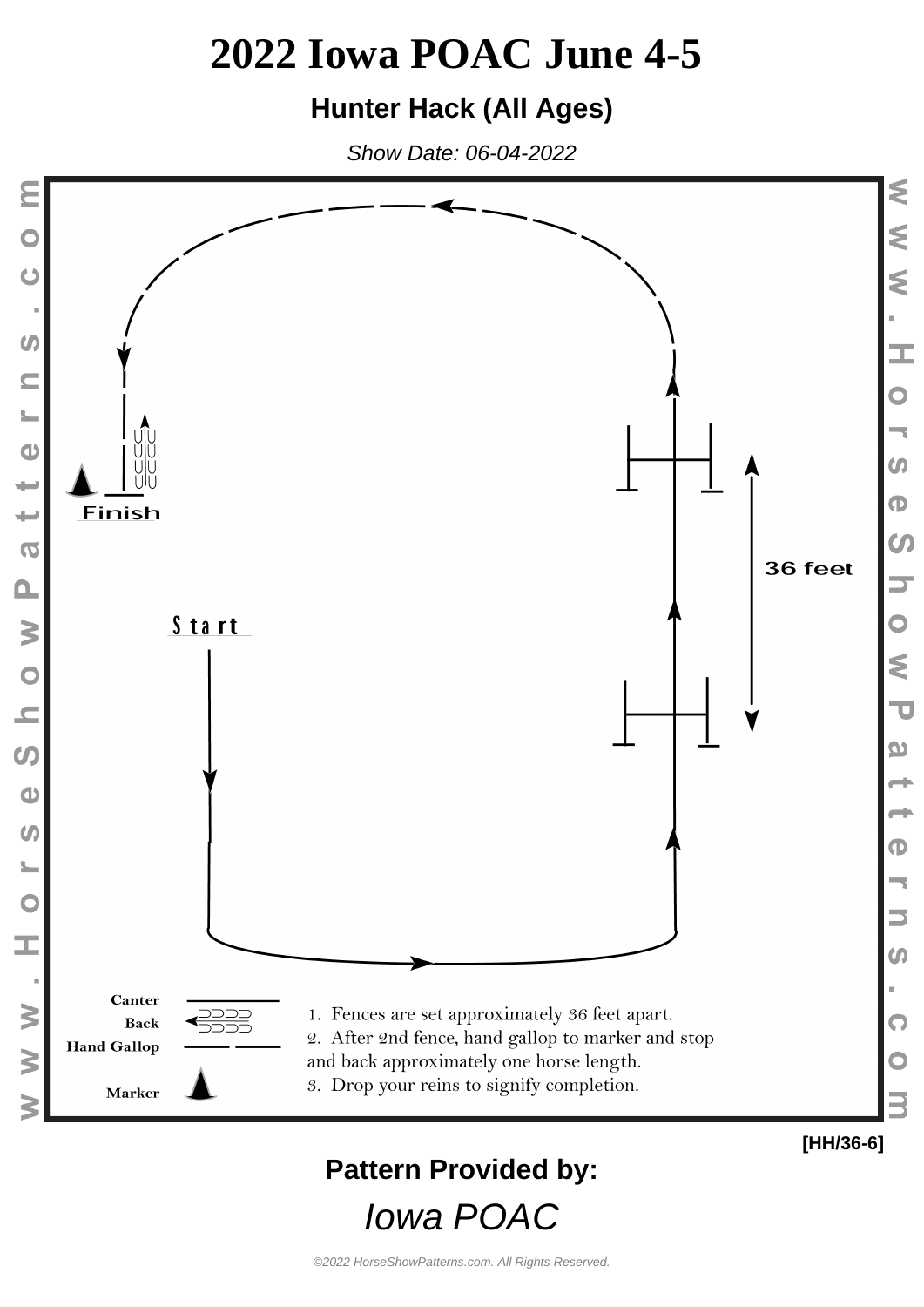### **Showmanship (10-13)**

Show Date: 06-04-2022

 $\ddot{\mathbf{C}}$ 

 $\omega$ 

 $\blacksquare$ 

 $\frac{1}{2}$ 

 $\bullet$ 

 $\overline{\phantom{0}}$ 

 $\overline{\phantom{a}}$ 

 $\overline{\bullet}$ 

 $\mathbf{a}$ 

Show

 $\bullet$ 

 $\frac{1}{2}$ 

 $\overline{O}$ 

H

 $W$   $W$ 

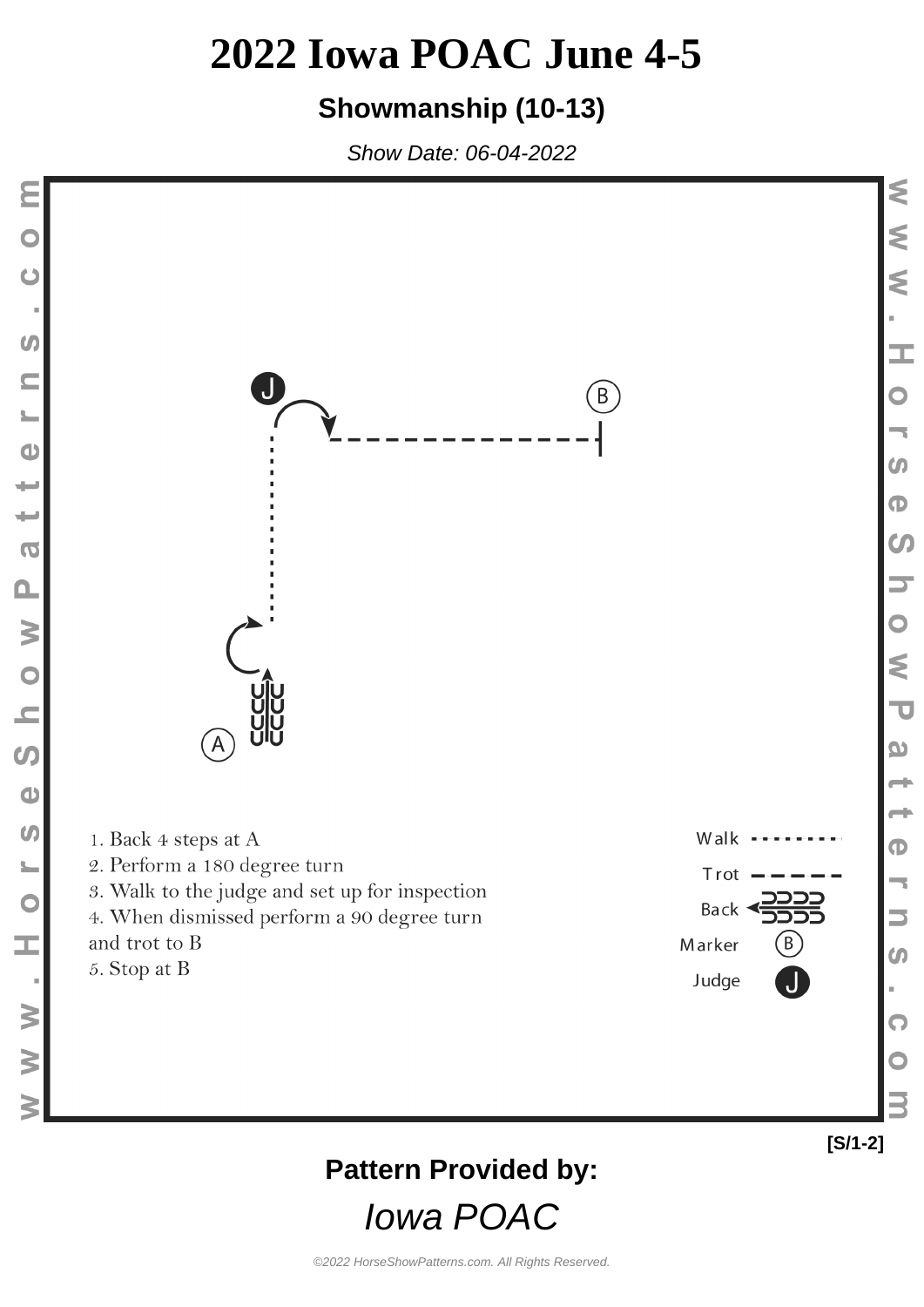### **Trail (In Hand Trail & W/T (Jog in place of lope) Leadline (Walk Only)**

Show Date: 06-04-2022



### **Pattern Provided by:**

Iowa POAC

**[T/2-26]**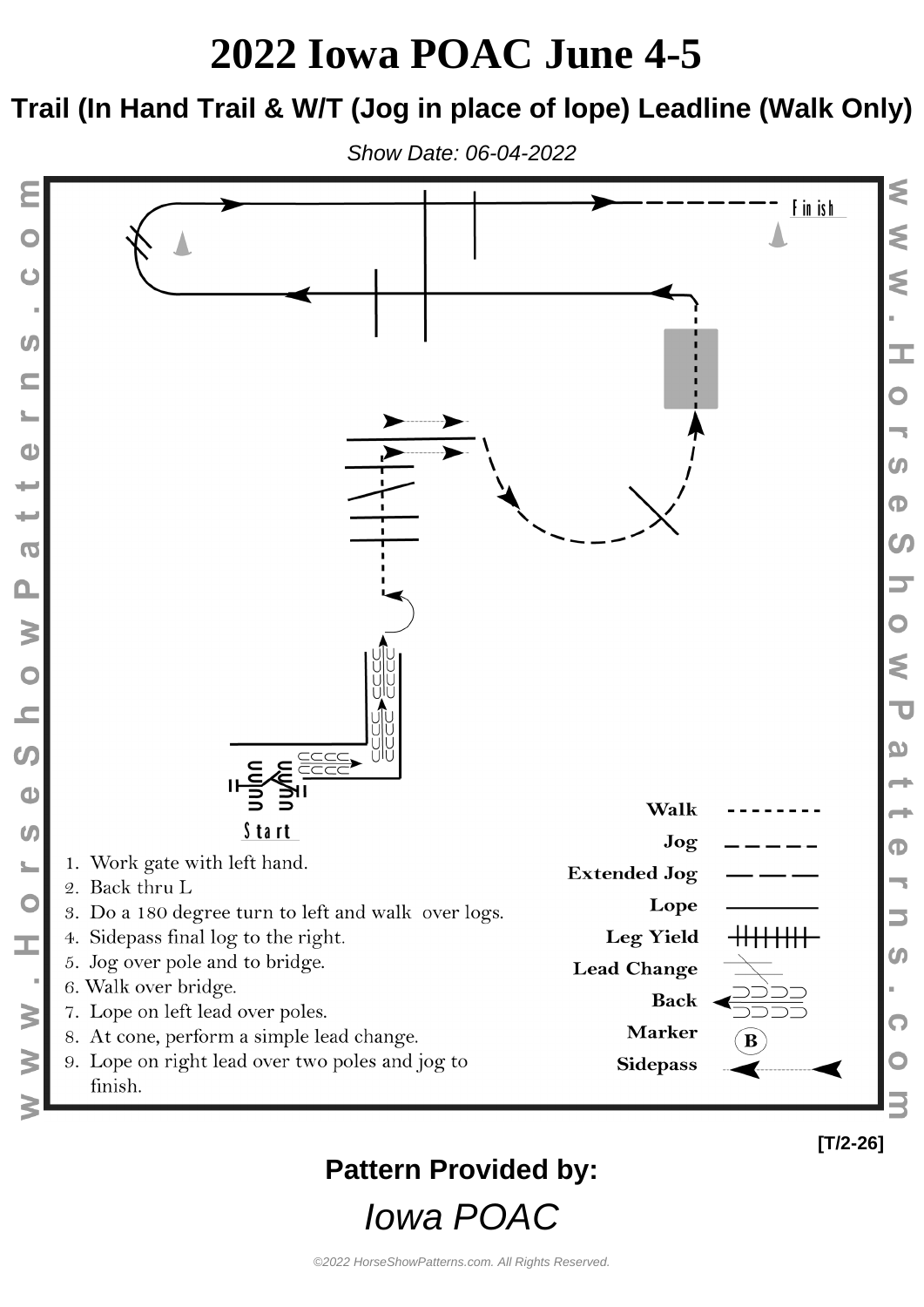### **Bareback Horsemanship (14-18 & 10-13)**

Show Date: 06-04-2022



### **Pattern Provided by:**

Iowa POAC

**[WH/1-3]**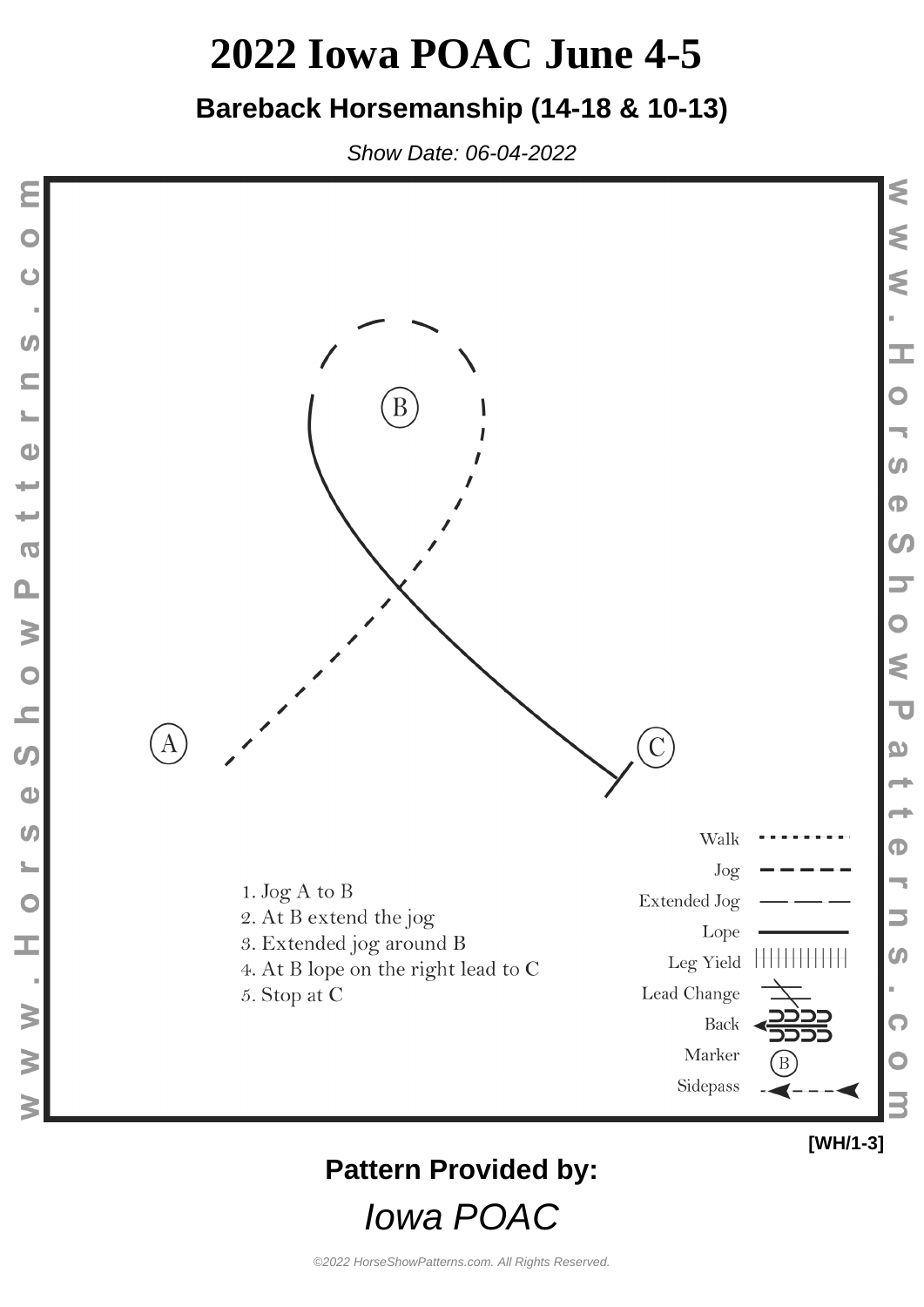### **Western Horsemanship (19-O & 14-18)**

Show Date: 06-04-2022



## **Pattern Provided by:**

Iowa POAC

**[WH/2-7]**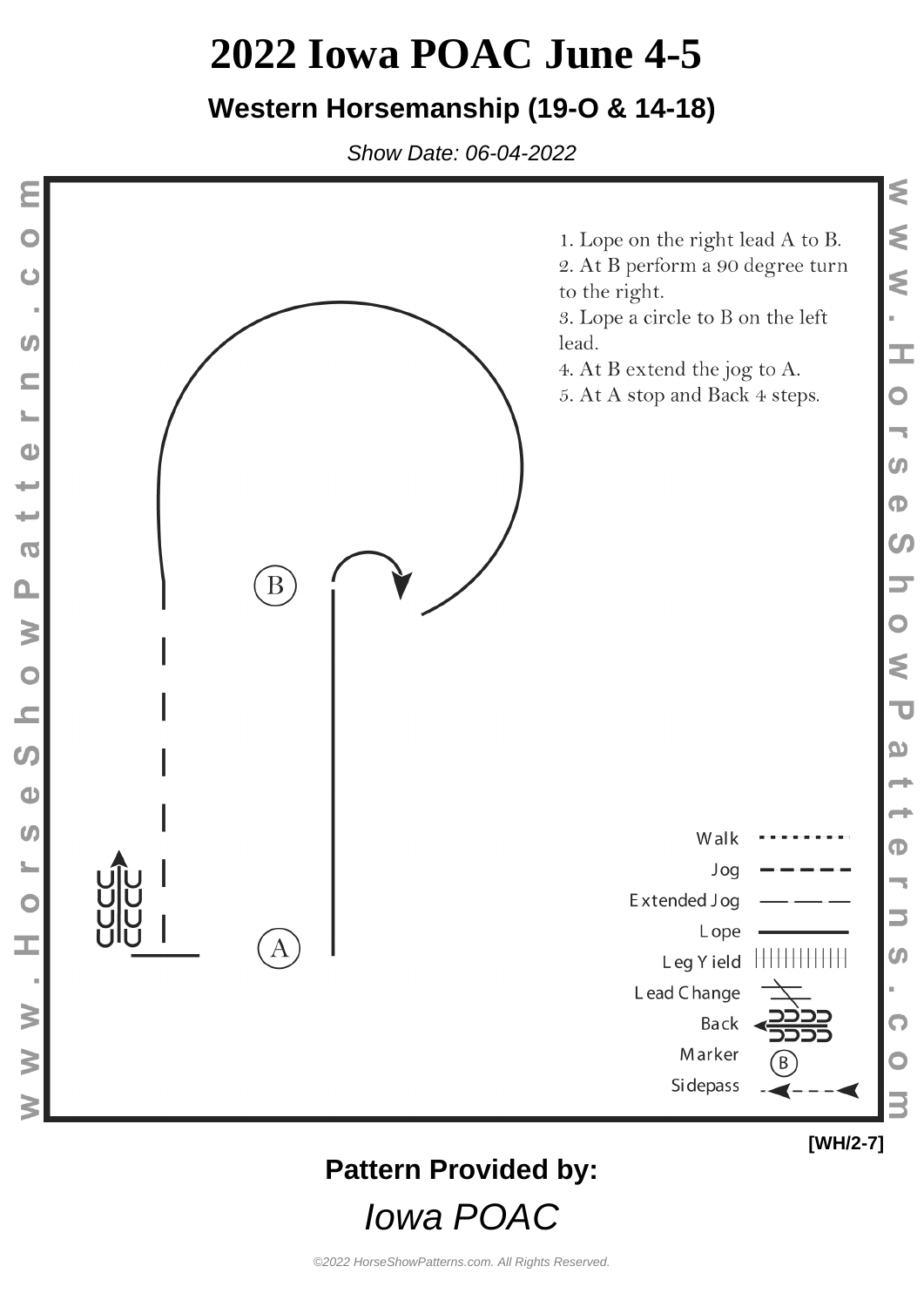#### **Western Horsemanship (9-U, Novice 18-U and 19-O W/T)**

Show Date: 06-04-2022



### **Pattern Provided by:**

Iowa POAC

**[WH/WT-7]**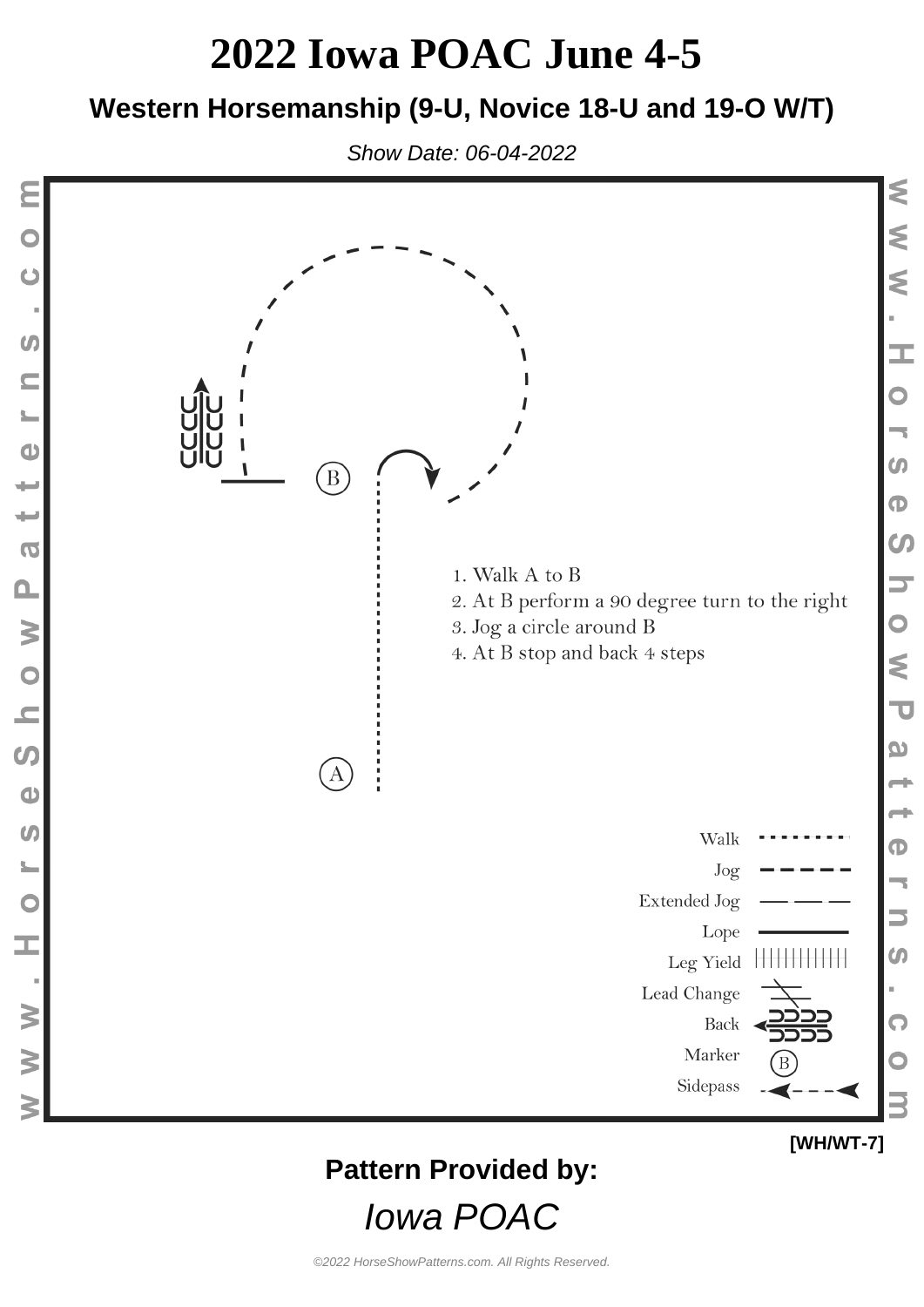#### **Bareback Horsemanship (9-U)**

Show Date: 06-04-2022

Ò

**U** 

 $\blacksquare$ 

 $\frac{1}{2}$ 

 $\bullet$ 

پ

 $\overline{\phantom{a}}$ 

 $\overline{0}$ 

 $\mathbf{\Omega}$ 

w o h

 $\boldsymbol{\omega}$ 

 $\bullet$ 

 $\boldsymbol{\omega}$ 

 $\overline{\mathbf{C}}$ 

I,

 $\geq$ 

 $\geq$ 



## **Pattern Provided by:**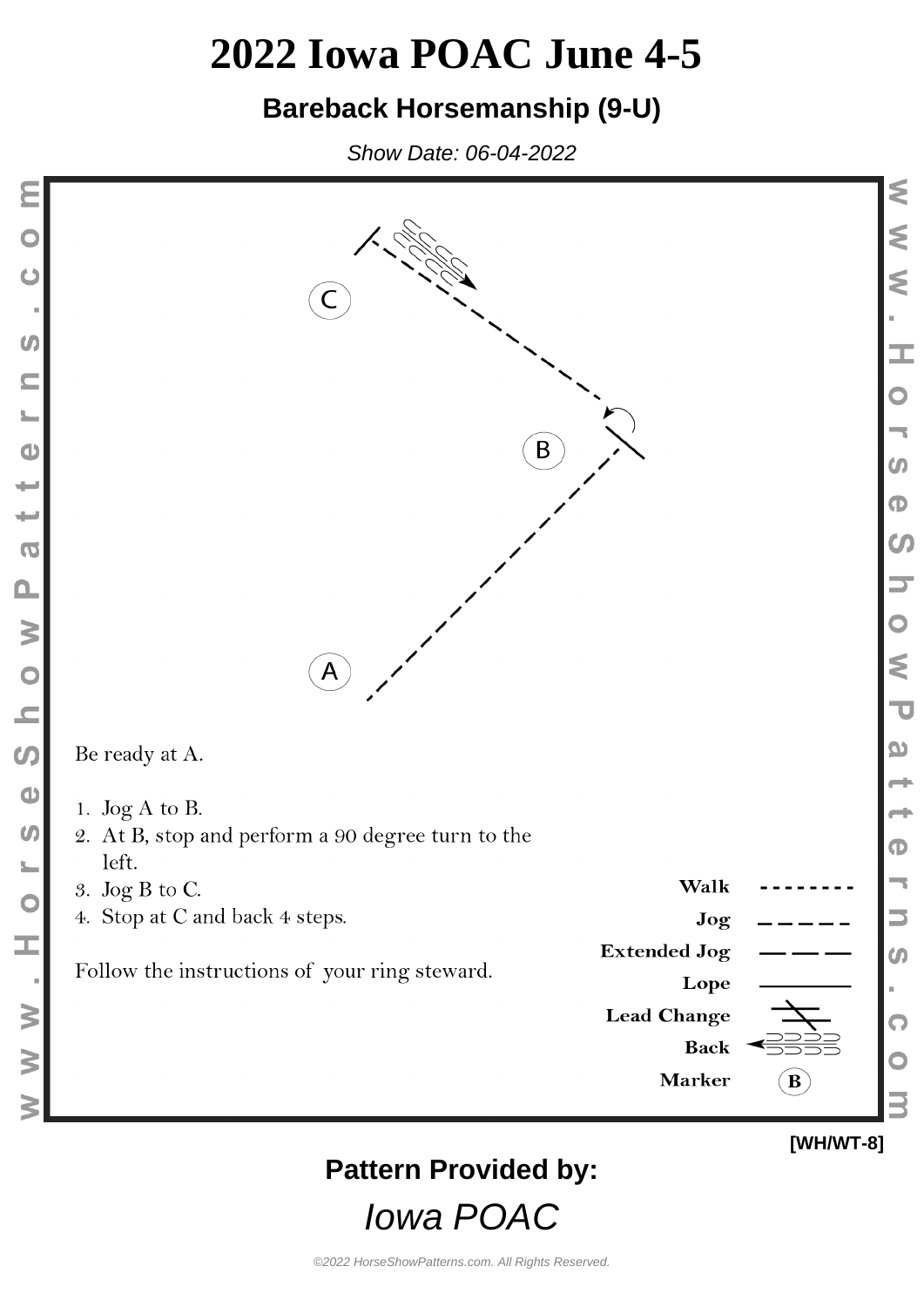### **Western Horsemanship (10-13 & Novice 18 & U W/T/C)**

Show Date: 06-04-2022



## **Pattern Provided by:**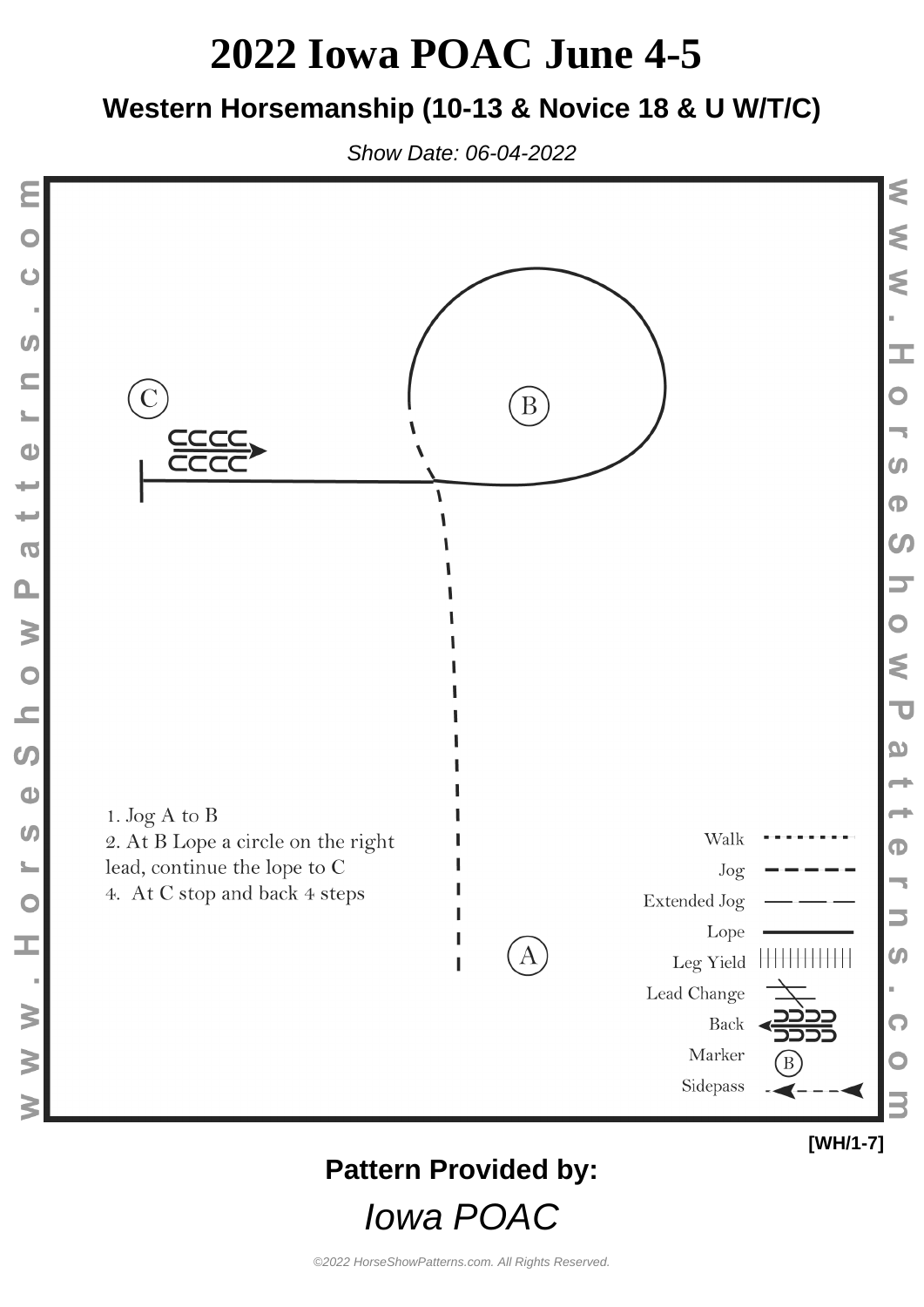### **Showmanship (19-O and 14-18)**

Show Date: 06-04-2022



Ò

 $\boldsymbol{\theta}$ 

 $\blacksquare$ 

 $\frac{1}{2}$ 

 $\bullet$ 

پ

₩

 $\overline{0}$ 

 $\mathbf{\Omega}$ 

W O N

 $\mathcal{L}$ 

 $\bullet$ 

 $\boldsymbol{\theta}$ 

L<br>O

H

 $\geq$ 

 $\geq$ 

**[S/2-2]**

### **Pattern Provided by:**